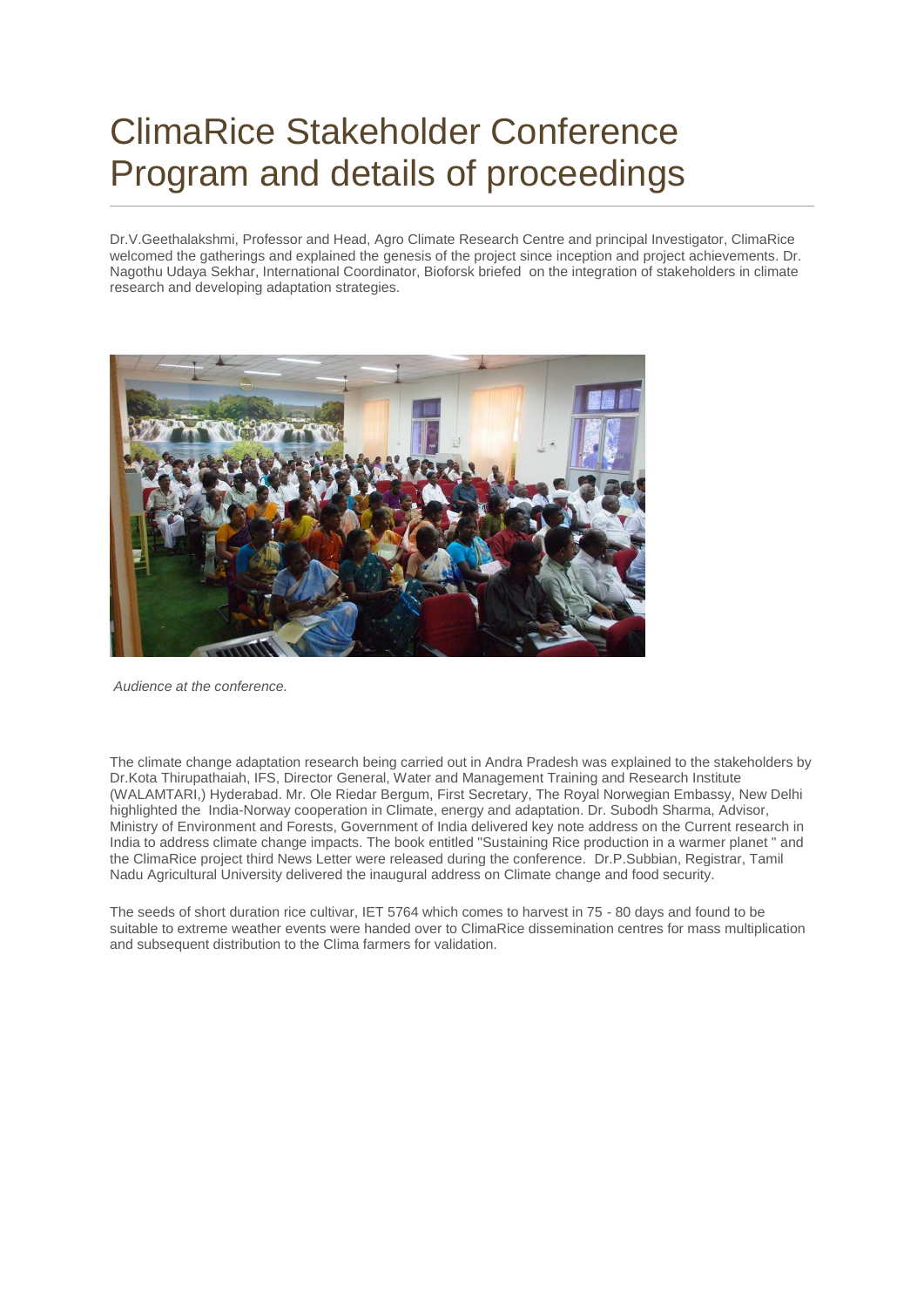

*Rice varieties.*

In the technical session, Dr.H.Annamalai presented the Climate modeling results to stakeholders. Dr.V.Geethalakshmi briefed the integration of Climate, hydrological and crop weather models and Dr.A.Lakshmanan summarized various adaptation and mitigation strategies developed in ClimaRice project. Dr.Trond Rafoss explained the initiatives being taken up on pest and disease modeling and the mobile based pest and disease forewarning system. Dr.Hakon Borch presented the developments on creation of web based data base. Dr.K.Palanisamy briefed the ClimaRice activities being taken up in Krishna Basin, Andra pradesh. Ms. Rebekka Ovstegard highlighted the importance of addressing gender issues in ClimaRice and informed the stakeholders about the activities to be carried out on gender issues.

Mr.Narayanan, Farmer from Abhisekapuram, Trichy shared his experiences in Drip irrigation to rice and integrated farming system. Mr.Ranganathan, Chairman of Cauvery Delta Development Studies (CCDDS) discussed the importance of promoting indigenous technologies for facing climate change issues in agriculture.

The officials from Department of Agriculture, Agricultural Engineering, Water Resource Organization, Voluntary Organizations and Farmers Association besides water managers and farmers participated and discussed the various adaptation measures and also to explore the scope of developing future strategies to resolve the crisis due to climate change in Agriculture.